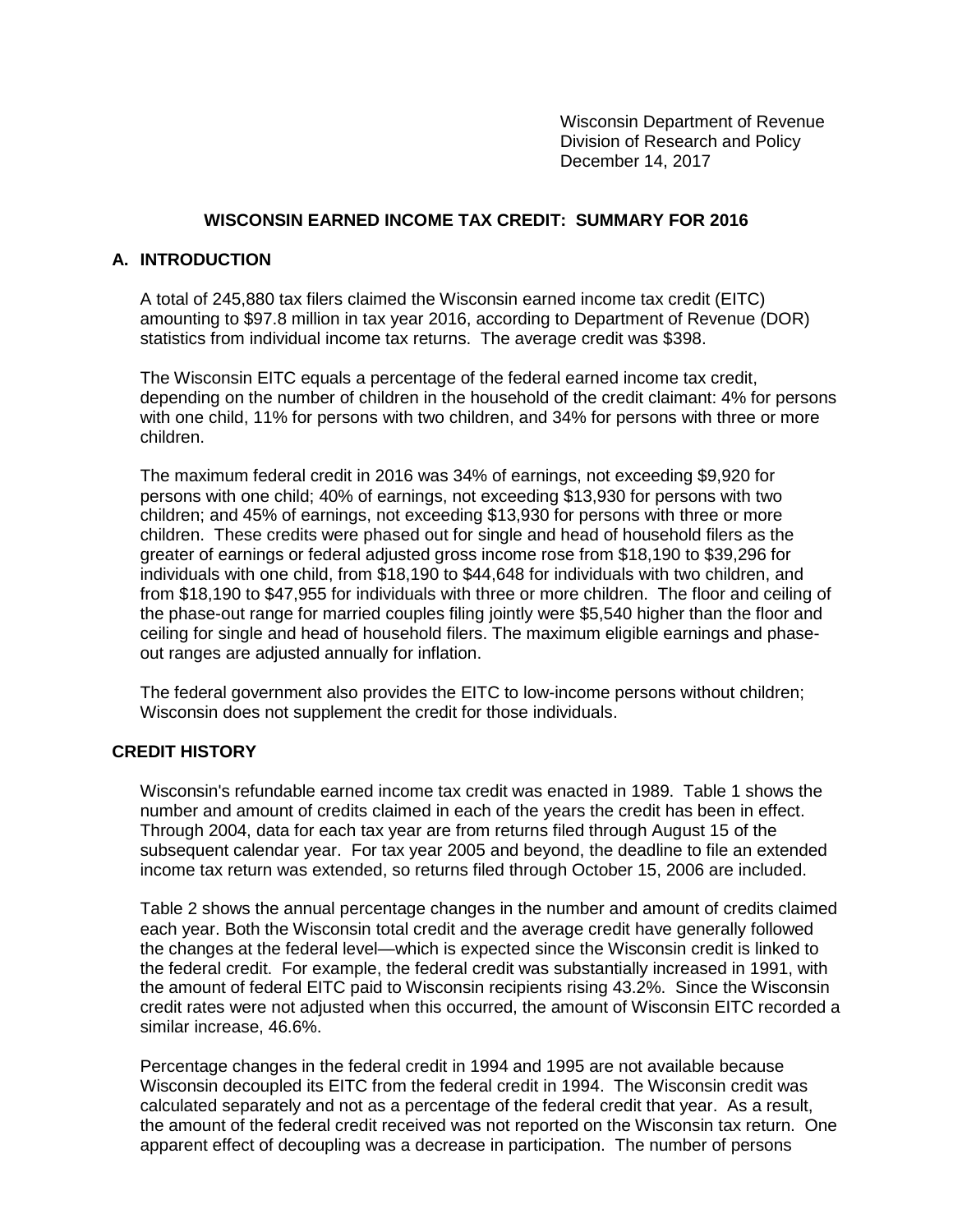claiming the Wisconsin EITC was lower in 1994, when the credit was decoupled, than in 1993. Participation rebounded sharply in 1995, surging 11.5%, when the credit was once again based on the federal credit.

The number of Wisconsin EITC recipients and the amount claimed declined in the late 1990s, but both have increased since then. In 2009, the number of recipients and the amount of credits surged again due to an increase in the credit rate for individuals with three or more children and an increase in the eligible income range for married filers. In 2011 Wisconsin reduced the state credit for filers with two children from 14% of the federal credit to 11% of the federal credit. Wisconsin similarly reduced the state credit for filers with three or more children from 43% of the federal credit to 34% of the federal credit.

| $1771$ $1503 - 2010$ |            |                       |         |                      |         |  |  |  |
|----------------------|------------|-----------------------|---------|----------------------|---------|--|--|--|
|                      |            | <b>Federal Credit</b> |         | Wisconsin            |         |  |  |  |
| <b>Tax Year</b>      | Number Of  | Amount*               | Average | <b>Credit Amount</b> | Average |  |  |  |
|                      | Recipients | (\$ thou)             | ( \$)   | (\$ thou)            | $($ \$) |  |  |  |
| 1989                 | 126,511    | \$68,409.8            | \$541   | \$16,464.1           | \$130   |  |  |  |
| 1990                 | 136,205    | 77,718.0              | 571     | 18,916.8             | 139     |  |  |  |
| 1991                 | 153,194    | 111,255.2             | 726     | 27,725.0             | 181     |  |  |  |
| 1992                 | 165,951    | 134,697.7             | 812     | 33,572.0             | 202     |  |  |  |
| 1993                 | 172,425    | 153,726.5             | 892     | 38,652.1             | 224     |  |  |  |
| 1994                 | 171,260    | N/A                   | N/A     | 49,150.1             | 287     |  |  |  |
| 1995                 | 191,019    | 287,033.7             | 1,503   | 54,750.6             | 287     |  |  |  |
| 1996                 | 195,980    | 332,449.8             | 1,696   | 58,177.5             | 297     |  |  |  |
| 1997                 | 194,023    | 344,338.8             | 1,775   | 60,760.8             | 313     |  |  |  |
| 1998                 | 189,102    | 342,960.1             | 1,814   | 59,932.8             | 317     |  |  |  |
| 1999                 | 185,442    | 339,062.5             | 1,828   | 59,057.7             | 318     |  |  |  |
| 2000                 | 185,499    | 342,729.6             | 1,848   | 59,075.7             | 318     |  |  |  |
| 2001                 | 189,586    | 355,624.2             | 1,876   | 60,346.8             | 318     |  |  |  |
| 2002                 | 210,624    | 410,860.2             | 1,951   | 69,029.2             | 328     |  |  |  |
| 2003                 | 214,164    | 423,617.1             | 1,978   | 69,765.9             | 326     |  |  |  |
| 2004                 | 216,707    | 445,730.6             | 2,057   | 73,482.6             | 339     |  |  |  |
| 2005                 | 223,518    | 478,468.8             | 2,141   | 78,831.0             | 353     |  |  |  |
| 2006                 | 227,497    | 506,355.6             | 2,226   | 83,193.4             | 366     |  |  |  |
| 2007                 | 236,691    | 550,017.1             | 2,324   | 89,549.0             | 378     |  |  |  |
| 2008                 | 243,131    | 585,144.5             | 2,407   | 95,848.1             | 394     |  |  |  |
| 2009                 | 273,939    | 708,646.4             | 2,587   | 127,868.2            | 466     |  |  |  |
| 2010                 | 268,612    | 691,981.9             | 2,576   | 124,032.5            | 462     |  |  |  |
| 2011                 | 268,171    | 711,117.2             | 2,652   | 100,854.0            | 376     |  |  |  |
| 2012                 | 264,831    | 713,823.4             | 2,695   | 99,550.1             | 376     |  |  |  |
| 2013                 | 264,815    | 735,419.1             | 2,777   | 102,233.2            | 386     |  |  |  |
| 2014                 | 252,918    | 714,470.8             | 2,825   | 99,552.8             | 394     |  |  |  |
| 2015                 | 252,898    | 723,799.2             | 2,862   | 99,718.7             | 394     |  |  |  |
| 2016                 | 245,880    | \$701,901.5           | \$2,855 | \$97,821.8           | \$398   |  |  |  |

| TABLE 1                                                  |
|----------------------------------------------------------|
| FEDERAL AND STATE EARNED INCOME TAX CREDITS IN WISCONSIN |
| TAX YEARS 1989 – 2016                                    |

\* For taxpayers with Wisconsin EITC only. Data on federal credits for other taxpayers, in particular, persons without children, are not reported on Wisconsin tax returns.

N/A: Not available because the Wisconsin credit was calculated separately from the federal credit in 1994. As a result, the amount of federal credit was not recorded on the Wisconsin tax return in 1994.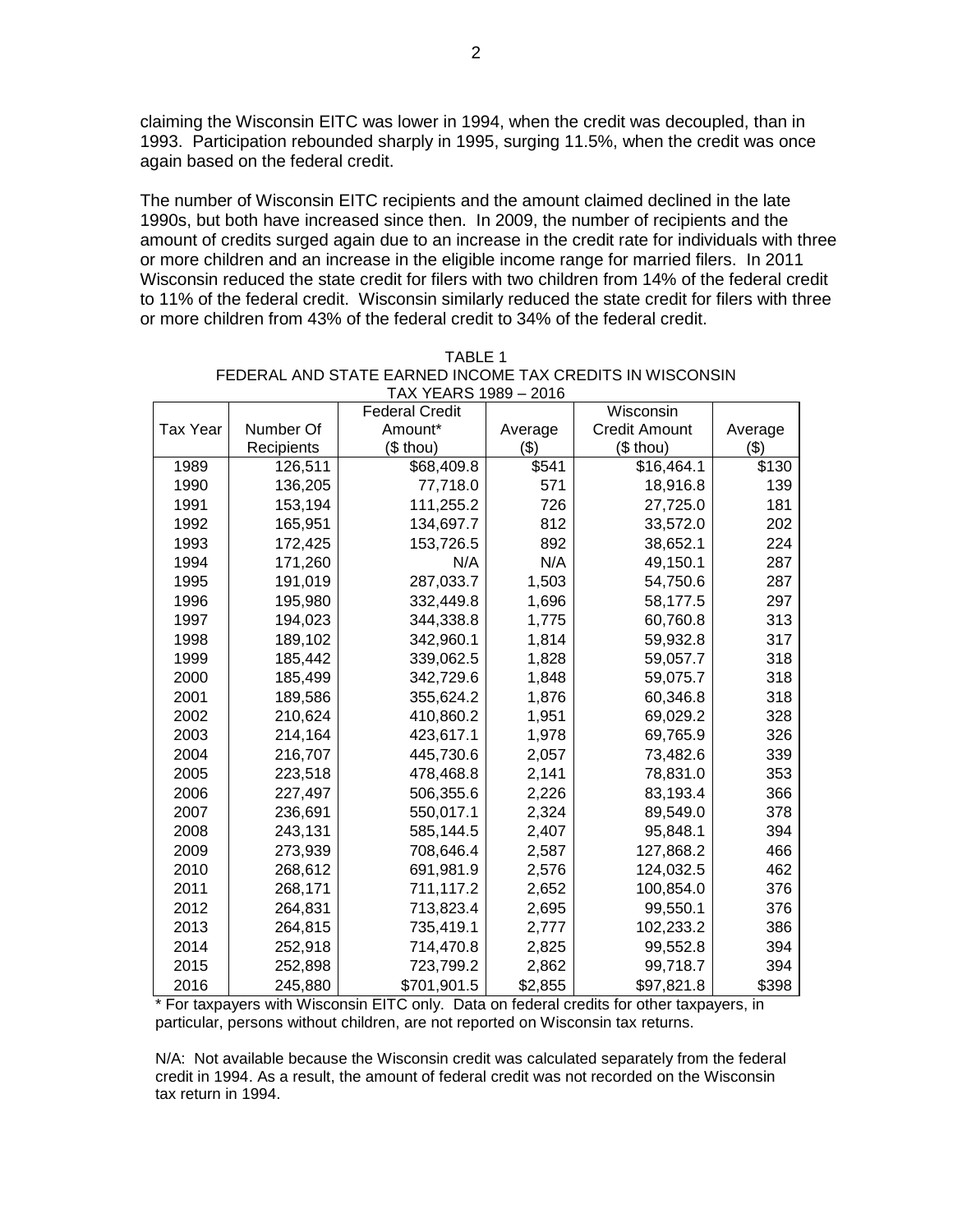|                 |            | <b>Federal Credit</b> |           | Wisconsin            |         |
|-----------------|------------|-----------------------|-----------|----------------------|---------|
| <b>Tax Year</b> | Number Of  | Amount*               | Average   | <b>Credit Amount</b> | Average |
|                 | Recipients | (\$ thou)             | (3)       | $$$ thou)            | (3)     |
| 1989-1990       | 7.7%       | 13.6%                 | 5.5%      | 14.9%                | 6.7%    |
| 1990-1991       | 12.5       | 43.2                  | 27.3      | 46.6                 | 30.3    |
| 1991-1992       | 8.3        | 21.1                  | 11.8      | 21.1                 | 11.8    |
| 1992-1993       | 3.9        | 14.1                  | 9.8       | 15.1                 | 10.8    |
| 1993-1994       | $-0.7$     | <b>NA</b>             | <b>NA</b> | 27.2                 | 28.0    |
| 1994-1995       | 11.5       | <b>NA</b>             | <b>NA</b> | 11.4                 | $-0.1$  |
| 1995-1996       | 2.6        | 15.8                  | 12.9      | 6.3                  | 3.6     |
| 1996-1997       | $-1.0$     | 3.6                   | 4.6       | 4.4                  | 5.4     |
| 1997-1998       | $-2.5$     | $-0.4$                | 2.2       | $-1.4$               | 1.2     |
| 1998-1999       | $-1.9$     | $-1.1$                | 0.8       | $-1.5$               | 0.3     |
| 1999-2000       | 0.0        | 1.1                   | 1.1       | 0.0                  | 0.0     |
| 2000-2001       | 2.2        | 3.8                   | 1.5       | 2.2                  | $-0.1$  |
| 2001-2002       | 11.1       | 15.5                  | 4.0       | 14.4                 | 3.1     |
| 2002-2003       | 1.7        | 3.1                   | 1.4       | 1.1                  | $-0.6$  |
| 2003-2004       | 1.2        | 5.2                   | 4.0       | 5.3                  | 4.0     |
| 2004-2005       | 3.1        | 7.3                   | 4.1       | 7.3                  | 4.0     |
| 2005-2006       | 1.8        | 5.8                   | 4.0       | 5.5                  | 3.7     |
| 2006-2007       | 4.0        | 8.6                   | 4.4       | 7.6                  | 3.3     |
| 2007-2008       | 2.7        | 6.4                   | 3.6       | 7.0                  | 4.2     |
| 2008-2009       | 12.7       | 21.1                  | 7.5       | 33.4                 | 18.3    |
| 2009-2010       | $-1.9$     | $-2.4$                | $-0.4$    | $-3.0$               | $-0.9$  |
| 2010-2011       | $-0.2$     | 2.8                   | 3.0       | $-18.7$              | $-18.6$ |
| 2011-2012       | $-1.2$     | 0.4                   | 1.6       | $-1.3$               | 0.0     |
| 2012-2013       | $-0.0$     | 3.0                   | 3.0       | 2.7                  | 2.7     |
| 2013-2014       | $-4.5$     | $-2.8$                | 1.7       | $-2.6$               | 2.0     |
| 2014-2015       | $-0.0$     | 1.3                   | 1.3       | 0.2                  | 0.0     |
| 2015-2016       | $-2.8%$    | $-3.0%$               | $-0.2%$   | $-1.9%$              | 1.0%    |

TABLE 2 FEDERAL AND STATE EARNED INCOME TAX CREDITS IN WISCONSIN ANNUAL PERCENTAGE CHANGES, TAX YEARS 1989 – 2016

\* For taxpayers with Wisconsin EITC only. Data on federal credits for other taxpayers, in particular, persons without children, are not reported on Wisconsin tax returns.

N/A: Not available because the Wisconsin credit was calculated separately from the federal credit in 1994. As a result, the amount of federal credit was not recorded on the Wisconsin tax return in 1994.

## **CREDITS BY FILING STATUS**

Table 3 reports the number of 2016 EITC recipients, the number of children they have, and the amount of credits they receive by filing status and number of children. As the table shows, most recipients are unmarried. About 63% of claimants are heads of household, that is, single persons with children who are considered dependents for tax purposes, and about 11% are single filers who do not claim their children as dependents on their tax returns, typically because the non-custodial parent is allowed the dependency claim.

While married couples only comprise about 26% of the recipients, married couples received 36% of the credit, and their average credit of \$544 was substantially higher than the averages for heads of household (\$358) and single filers (\$268). Married couples had higher average credits and received a larger share of the total credit amount because a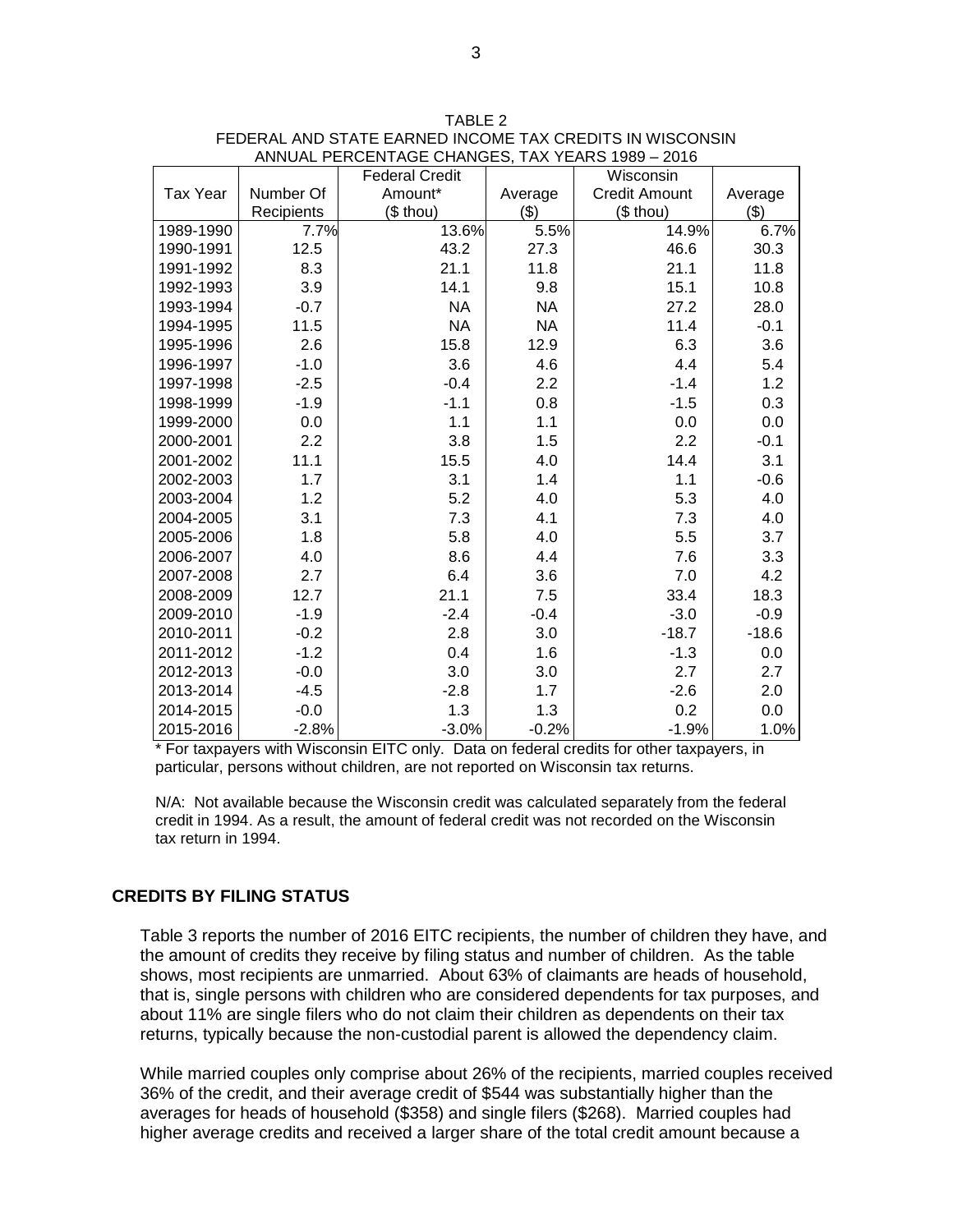larger percentage of them had three or more children, which qualifies for the largest credit. Thirty-five percent of married claimants had three or more children compared to 8% for single claimants and 14% for head of household claimants.

| DI FILING STATUS AND NUMBER OF DEPENDENTS. 2010 |           |         |            |              |        |         |  |  |
|-------------------------------------------------|-----------|---------|------------|--------------|--------|---------|--|--|
| Filing Status/                                  | Number of | % of    | Number of  | Total Amount | $%$ of | Average |  |  |
| Number of Dependents                            | Claimants | Total   | Dependents |              | Total  | Amount  |  |  |
| Single                                          |           |         |            |              |        |         |  |  |
| 1 Dependent                                     | 18,477    | 7.5%    | 18,477     | \$1,800,091  | 1.8%   | \$97    |  |  |
| 2 Dependents                                    | 5,961     | 2.4%    | 11,922     | 2,419,925    | 2.5%   | 406     |  |  |
| 3 or More Dependents                            | 2,014     | 0.8%    | 6,047      | 2,872,722    | 2.9%   | 1,426   |  |  |
| Subtotal                                        | 26,452    | 10.8%   | 36,446     | 7,092,738    | 7.3%   | 268     |  |  |
| <b>Head of Household</b>                        |           |         |            |              |        |         |  |  |
| 1 Dependent                                     | 86,398    | 35.1%   | 86,398     | 7,595,462    | 7.8%   | 88      |  |  |
| 2 Dependents                                    | 46,405    | 18.9%   | 92,810     | 17,947,708   | 18.3%  | 387     |  |  |
| 3 or More Dependents                            | 21,485    | 8.7%    | 64,583     | 29,732,005   | 30.4%  | 1,384   |  |  |
| Subtotal                                        | 154,288   | 62.7%   | 243,791    | 55,275,175   | 56.5%  | 358     |  |  |
| <b>Married Joint</b>                            |           |         |            |              |        |         |  |  |
| 1 Dependent                                     | 19,038    | 7.7%    | 19,038     | 1,539,505    | 1.6%   | 81      |  |  |
| 2 Dependents                                    | 23,583    | 9.6%    | 47,166     | 7,771,595    | 7.9%   | 330     |  |  |
| 3 or More Dependents                            | 22,519    | $9.2\%$ | 68,036     | 26,142,809   | 26.7%  | 1,161   |  |  |
| Subtotal                                        | 65,140    | 26.5%   | 134,240    | 35,453,909   | 36.2%  | 544     |  |  |
| <b>All Filers</b>                               |           |         |            |              |        |         |  |  |
| 1 Dependent                                     | 123,913   | 50.4%   | 123,913    | 10,935,058   | 11.2%  | 88      |  |  |
| 2 Dependents                                    | 75,949    | 30.9%   | 151,898    | 28,139,228   | 28.8%  | 371     |  |  |
| 3 or More Dependents                            | 46,018    | 18.7%   | 138,666    | 58,747,536   | 60.1%  | 1,277   |  |  |
| Total                                           | 245,880   | 100.0%  | 414,477    | \$97,821,822 | 100.0% | \$398   |  |  |

#### TABLE 3 WISCONSIN EARNED INCOME TAX CREDIT CLAIMANTS BY FILING STATUS AND NUMBER OF DEPENDENTS, 2016

Components may not sum to total due to rounding.

# **CREDITS BY NUMBER OF DEPENDENTS**

Table 3 also shows that half of the filers claiming an earned income tax credit had one dependent (50.4%), while 30.9% had two, and 18.7% had three or more. Because Wisconsin provides substantially larger credits to larger families, 60.1% of the credit went to recipients with three or more children, 28.8% to those with two children, and 11.2% to those with one child.

The effect of the Wisconsin adjustment for family size can also be seen by comparing the average credit, which was \$1,277 for those with three or more dependents, \$371 for those with two dependents, and \$88 for those with one dependent.

## **CREDITS BY COUNTY**

Table 4 shows the number and amount of credits and the average credit for Wisconsin's 72 counties in 2016. Milwaukee County, the state's most populous county, had 59,518 credits totaling \$26.8 million and an average credit of \$451. That county accounted for 24% of all state EITC recipients and 27% of all credits paid. The second largest county, Dane, had 14,283 recipients claiming approximately \$5.1 million, for an average credit of \$359.

The county with the highest average credit was Menominee; its \$481 average was 21% higher than the state average of \$398.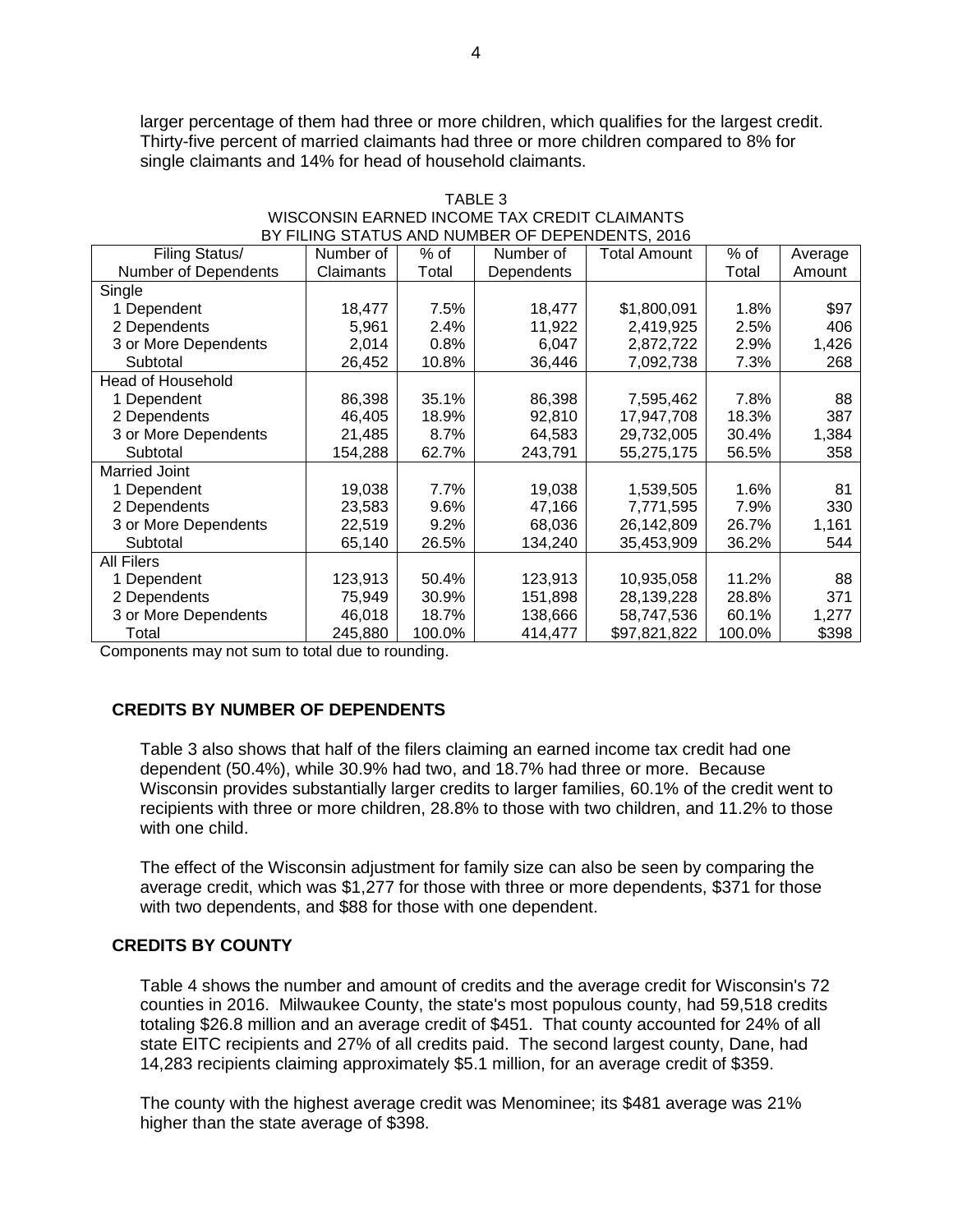|                 | Number of | Amount of   | Average     |              | Number of | Amount of    | Average       |
|-----------------|-----------|-------------|-------------|--------------|-----------|--------------|---------------|
| County          | Claimants | Credit (\$) | Credit (\$) | County       | Claimants | Credit (\$)  | $Credit$ (\$) |
| Adams           | 886       | \$366,126   | \$413       | Marinette    | 2,002     | \$709,782    | \$355         |
| Ashland         | 942       | 400,887     | 426         | Marquette    | 665       | 272,044      | 409           |
| Barron          | 2,454     | 978,100     | 399         | Menominee    | 578       | 278,289      | 481           |
| <b>Bayfield</b> | 697       | 281,536     | 404         | Milwaukee    | 59,518    | 26,833,365   | 451           |
| <b>Brown</b>    | 11,587    | 4,467,891   | 386         | Monroe       | 2,137     | 912,257      | 427           |
| <b>Buffalo</b>  | 594       | 244,645     | 412         | Oconto       | 1,533     | 591,213      | 386           |
| <b>Burnett</b>  | 732       | 323,318     | 442         | Oneida       | 1,563     | 546,151      | 349           |
| Calumet         | 1,330     | 471,624     | 355         | Outagamie    | 6,980     | 2,567,054    | 368           |
| Chippewa        | 2,782     | 1,112,913   | 400         | Ozaukee      | 1,651     | 531,358      | 322           |
| Clark           | 1,423     | 629,250     | 442         | Pepin        | 294       | 101,008      | 344           |
| Columbia        | 2,249     | 775,760     | 345         | Pierce       | 1,155     | 367,044      | 318           |
| Crawford        | 797       | 345,864     | 434         | Polk         | 2,017     | 746,430      | 370           |
| Dane            | 14,283    | 5,134,195   | 359         | Portage      | 2,456     | 883,901      | 360           |
| Dodge           | 3,341     | 1,162,487   | 348         | Price        | 615       | 240,589      | 391           |
| Door            | 971       | 347,627     | 358         | Racine       | 10,136    | 4,218,839    | 416           |
| Douglas         | 1,946     | 728,120     | 374         | Richland     | 788       | 374,054      | 475           |
| Dunn            | 1,789     | 688,596     | 385         | Rock         | 8,663     | 3,398,310    | 392           |
| Eau Claire      | 4,183     | 1,569,699   | 375         | Rusk         | 772       | 347,683      | 450           |
| Florence        | 176       | 66,672      | 379         | Sauk         | 2,909     | 1,108,702    | 381           |
| Fond du Lac     | 3,997     | 1,453,239   | 364         | Sawyer       | 966       | 438,760      | 454           |
| Forest          | 512       | 206,767     | 404         | Shawano      | 2,006     | 834,449      | 416           |
| Grant           | 2,073     | 823,528     | 397         | Sheboygan    | 4,648     | 1,757,597    | 378           |
| Green           | 1,514     | 594,953     | 393         | St. Croix    | 2,427     | 838,937      | 346           |
| Green Lake      | 832       | 309,390     | 372         | Taylor       | 888       | 371,499      | 418           |
| lowa            | 974       | 393,338     | 404         | Trempealeau  | 1,300     | 503,445      | 387           |
| Iron            | 253       | 81,104      | 321         | Vernon       | 1,283     | 611,395      | 477           |
| Jackson         | 988       | 393,702     | 398         | <b>Vilas</b> | 949       | 368,601      | 388           |
| Jefferson       | 3,210     | 1,136,577   | 354         | Walworth     | 4,073     | 1,524,499    | 374           |
| Juneau          | 1,440     | 597,019     | 415         | Washburn     | 860       | 379,907      | 442           |
| Kenosha         | 7,792     | 3,097,527   | 398         | Washington   | 3,378     | 1,077,576    | 319           |
| Kewaunee        | 748       | 286,223     | 383         | Waukesha     | 7,928     | 2,617,010    | 330           |
| La Crosse       | 4,196     | 1,630,930   | 389         | Waupaca      | 2,277     | 877,727      | 385           |
| Lafayette       | 743       | 311,436     | 419         | Waushara     | 1,086     | 440,486      | 406           |
| Langlade        | 1,036     | 410,977     | 397         | Winnebago    | 6,713     | 2,449,174    | 365           |
| Lincoln         | 1,211     | 437,838     | 362         | Wood         | 3,482     | 1,371,548    | 394           |
| Manitowoc       | 3,301     | 1,234,456   | 374         | Other*       | 1,435     | 498,894      | 348           |
| Marathon        | 5,767     | \$2,337,931 | \$405       | <b>Total</b> | 245,880   | \$97,821,822 | \$398         |

TABLE 4 EARNED INCOME TAX CREDIT CLAIMANTS BY COUNTY, 2016

\* Includes returns for which no county was listed.

Components may not sum to total due to rounding.

## **F. PARTICIPATION BY COUNTY**

Two measures of the extent of participation in the EITC are the percentage of tax returns from the county that claim the credit and the percentage of the county's population in tax filing units receiving the EITC. For the latter measure, the number of people in a tax filing unit was based on the filing status (married couples filing jointly counted as two persons; heads of household and single filers as one) and on the number of dependents claimed for purposes of the EITC.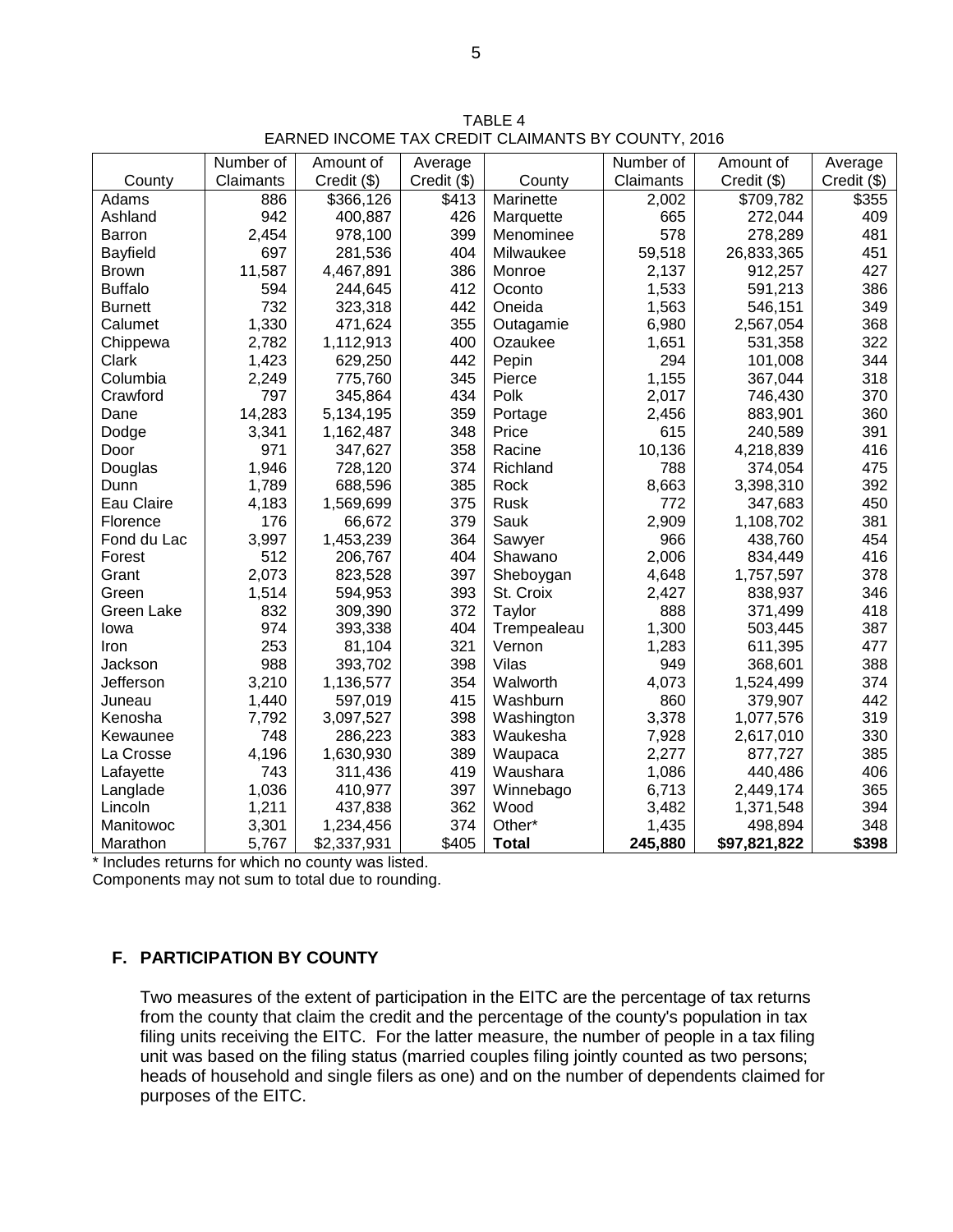Table 5 shows both of these measures; again Menominee County stands out with far higher participation than any other county. While the EITC was claimed on 8.3% of all tax returns statewide, 35.1% of Menominee County returns included a claim for the credit. Similarly, 40.2% of Menominee County's population was in tax filing units receiving the EITC. For all other counties, the percent of returns with the EITC ranged from 3.7% (Ozaukee County) to 13.5% (Milwaukee County) and the share of population in tax filing units receiving the EITC ranged from 5.5% (Ozaukee County) to 18.2% (Ashland County). Map 1 shows the percentage of tax returns from each county that claim the credit and Map 2 shows the percentage of each county's population in tax filing units receiving the credit.

|                |         |             | Percent of |            |             | Percent of |
|----------------|---------|-------------|------------|------------|-------------|------------|
|                | Tax     | <b>EITC</b> | Returns    | 2016       | <b>EITC</b> | Population |
| County         | Returns | Returns     | with EITC  | Population | Population* | with EITC  |
| Adams          | 9,845   | 886         | 9.0%       | 20,730     | 2,680       | 12.9%      |
| Ashland        | 7,402   | 942         | 12.7%      | 15,975     | 2,900       | 18.2%      |
| Barron         | 22,994  | 2,454       | 10.7%      | 46,372     | 7,438       | 16.0%      |
| Bayfield       | 7,554   | 697         | 9.2%       | 15,206     | 2,170       | 14.3%      |
| <b>Brown</b>   | 128,159 | 11,587      | 9.0%       | 257,897    | 33,909      | 13.1%      |
| <b>Buffalo</b> | 6,633   | 594         | 9.0%       | 13,704     | 1,855       | 13.5%      |
| <b>Burnett</b> | 7,179   | 732         | 10.2%      | 15,544     | 2,255       | 14.5%      |
| Calumet        | 22,536  | 1,330       | 5.9%       | 51,669     | 4,090       | 7.9%       |
| Chippewa       | 29,334  | 2,782       | 9.5%       | 64,135     | 8,556       | 13.3%      |
| Clark          | 14,554  | 1,423       | 9.8%       | 34,888     | 4,563       | 13.1%      |
| Columbia       | 29,680  | 2,249       | 7.6%       | 57,066     | 6,534       | 11.4%      |
| Crawford       | 7,610   | 797         | 10.5%      | 16,744     | 2,506       | 15.0%      |
| Dane           | 271,625 | 14,283      | 5.3%       | 518,538    | 40,953      | 7.9%       |
| Dodge          | 41,850  | 3,341       | 8.0%       | 89,962     | 9,855       | 11.0%      |
| Door           | 15,242  | 971         | 6.4%       | 28,127     | 2,912       | 10.4%      |
| Douglas        | 20,000  | 1,946       | 9.7%       | 44,415     | 5,675       | 12.8%      |
| Dunn           | 19,269  | 1,789       | 9.3%       | 44,575     | 5,511       | 12.4%      |
| Eau Claire     | 49,264  | 4,183       | 8.5%       | 101,731    | 12,406      | 12.2%      |
| Florence       | 2,068   | 176         | 8.5%       | 4,473      | 539         | 12.1%      |
| Fond du Lac    | 49,940  | 3,997       | 8.0%       | 103,290    | 11,761      | 11.4%      |
| Forest         | 4,128   | 512         | 12.4%      | 9,279      | 1,538       | 16.6%      |
| Grant          | 22,647  | 2,073       | 9.2%       | 53,107     | 6,417       | 12.1%      |
| Green          | 18,291  | 1,514       | 8.3%       | 36,907     | 4,535       | 12.3%      |
| Green Lake     | 9,286   | 832         | 9.0%       | 19,143     | 2,486       | 13.0%      |
| lowa           | 11,612  | 974         | 8.4%       | 23,829     | 2,986       | 12.5%      |
| Iron           | 2,949   | 253         | 8.6%       | 5,901      | 741         | 12.6%      |
| Jackson        | 9,127   | 988         | 10.8%      | 20,743     | 3,007       | 14.5%      |
| Jefferson      | 40,614  | 3,210       | 7.9%       | 84,262     | 9,465       | 11.2%      |
| Juneau         | 12,165  | 1,440       | 11.8%      | 27,022     | 4,416       | 16.3%      |
| Kenosha        | 79,499  | 7,792       | 9.8%       | 167,658    | 22,692      | 13.5%      |
| Kewaunee       | 10,040  | 748         | 7.5%       | 20,723     | 2,318       | 11.2%      |
| La Crosse      | 56,845  | 4,196       | 7.4%       | 118,038    | 12,471      | 10.6%      |
| Lafayette      | 7,762   | 743         | 9.6%       | 16,961     | 2,323       | 13.7%      |
| Langlade       | 9,465   | 1,036       | 10.9%      | 19,995     | 3,167       | 15.8%      |
| Lincoln        | 13,950  | 1,211       | 8.7%       | 28,787     | 3,555       | 12.3%      |
| Manitowoc      | 39,499  | 3,301       | 8.4%       | 81,404     | 9,804       | 12.0%      |
| Marathon       | 67,306  | 5,767       | 8.6%       | 135,483    | 17,587      | 13.0%      |

TABLE 5 EARNED INCOME TAX CREDIT PARTICIPATION BY COUNTY, 2016

\*The EITC population was based on the filing status (married couples filing jointly counted as two persons; heads of household and single filers as one) and on the number of dependents claimed for purposes of the EITC.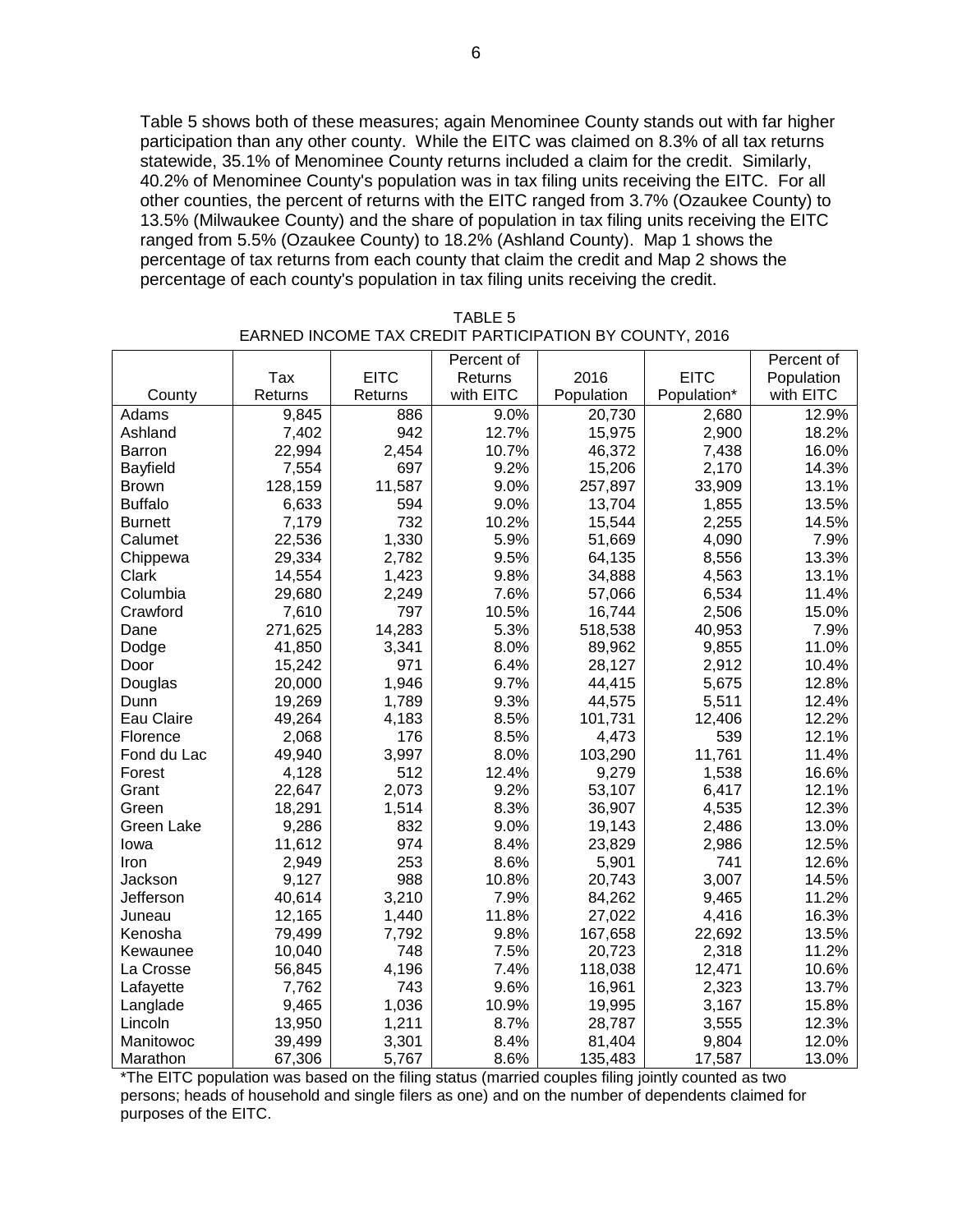|             |           |             | Percent of |            |             | Percent of |
|-------------|-----------|-------------|------------|------------|-------------|------------|
|             | Tax       | <b>EITC</b> | Returns    | 2016       | <b>EITC</b> | Population |
| County      | Returns   | Returns     | With EITC  | Population | Population  | with EITC  |
| Marinette   | 20,071    | 2,002       | 10.0%      | 41,413     | 5,964       | 14.4%      |
| Marquette   | 7,412     | 665         | 9.0%       | 15,425     | 2,019       | 13.1%      |
| Menominee   | 1,646     | 578         | 35.1%      | 4,256      | 1,711       | 40.2%      |
| Milwaukee   | 439,583   | 59,518      | 13.5%      | 948,930    | 171,693     | 18.1%      |
| Monroe      | 20,852    | 2,137       | 10.2%      | 45,865     | 6,555       | 14.3%      |
| Oconto      | 18,075    | 1,533       | 8.5%       | 38,195     | 4,626       | 12.1%      |
| Oneida      | 18,611    | 1,563       | 8.4%       | 36,208     | 4,574       | 12.6%      |
| Outagamie   | 93,822    | 6,980       | 7.4%       | 182,365    | 20,814      | 11.4%      |
| Ozaukee     | 44,150    | 1,651       | 3.7%       | 87,879     | 4,875       | 5.5%       |
| Pepin       | 3,449     | 294         | 8.5%       | 7,414      | 899         | 12.1%      |
| Pierce      | 18,831    | 1,155       | 6.1%       | 41,320     | 3,329       | 8.1%       |
| Polk        | 20,946    | 2,017       | 9.6%       | 44,144     | 6,026       | 13.7%      |
| Portage     | 33,474    | 2,456       | 7.3%       | 70,883     | 7,433       | 10.5%      |
| Price       | 6,847     | 615         | 9.0%       | 14,086     | 1,918       | 13.6%      |
| Racine      | 94,600    | 10,136      | 10.7%      | 195,294    | 29,410      | 15.1%      |
| Richland    | 7,841     | 788         | 10.0%      | 17,954     | 2,500       | 13.9%      |
| Rock        | 77,831    | 8,663       | 11.1%      | 159,886    | 25,268      | 15.8%      |
| Rusk        | 6,351     | 772         | 12.2%      | 14,783     | 2,465       | 16.7%      |
| Sauk        | 33,081    | 2,909       | 8.8%       | 62,187     | 8,639       | 13.9%      |
| Sawyer      | 7,751     | 966         | 12.5%      | 16,754     | 2,918       | 17.4%      |
| Shawano     | 19,133    | 2,006       | 10.5%      | 41,755     | 6,157       | 14.7%      |
| Sheboygan   | 58,381    | 4,648       | 8.0%       | 115,050    | 13,916      | 12.1%      |
| St. Croix   | 42,235    | 2,427       | 5.7%       | 86,858     | 7,143       | 8.2%       |
| Taylor      | 8,971     | 888         | 9.9%       | 20,741     | 2,848       | 13.7%      |
| Trempealeau | 14,903    | 1,300       | 8.7%       | 29,395     | 3,904       | 13.3%      |
| Vernon      | 13,091    | 1,283       | 9.8%       | 30,114     | 4,216       | 14.0%      |
| Vilas       | 10,903    | 949         | 8.7%       | 21,662     | 2,859       | 13.2%      |
| Walworth    | 48,615    | 4,073       | 8.4%       | 102,593    | 12,203      | 11.9%      |
| Washburn    | 8,072     | 860         | 10.7%      | 15,929     | 2,686       | 16.9%      |
| Washington  | 67,219    | 3,378       | 5.0%       | 134,137    | 9,777       | 7.3%       |
| Waukesha    | 203,088   | 7,928       | 3.9%       | 396,449    | 23,002      | 5.8%       |
| Waupaca     | 25,624    | 2,277       | 8.9%       | 52,320     | 6,906       | 13.2%      |
| Waushara    | 11,148    | 1,086       | 9.7%       | 24,471     | 3,402       | 13.9%      |
| Winnebago   | 81,936    | 6,713       | 8.2%       | 169,032    | 19,699      | 11.7%      |
| Wood        | 37,677    | 3,482       | 9.2%       | 74,998     | 10,490      | 14.0%      |
| Total**     | 2,953,251 | 245,880     | 8.3%       | 5,775,028  | 725,497     | 12.6%      |

TABLE 5 (continued) EARNED INCOME TAX CREDIT PARTICIPATION BY COUNTY, 2016

\*\* Includes returns for which no county was listed.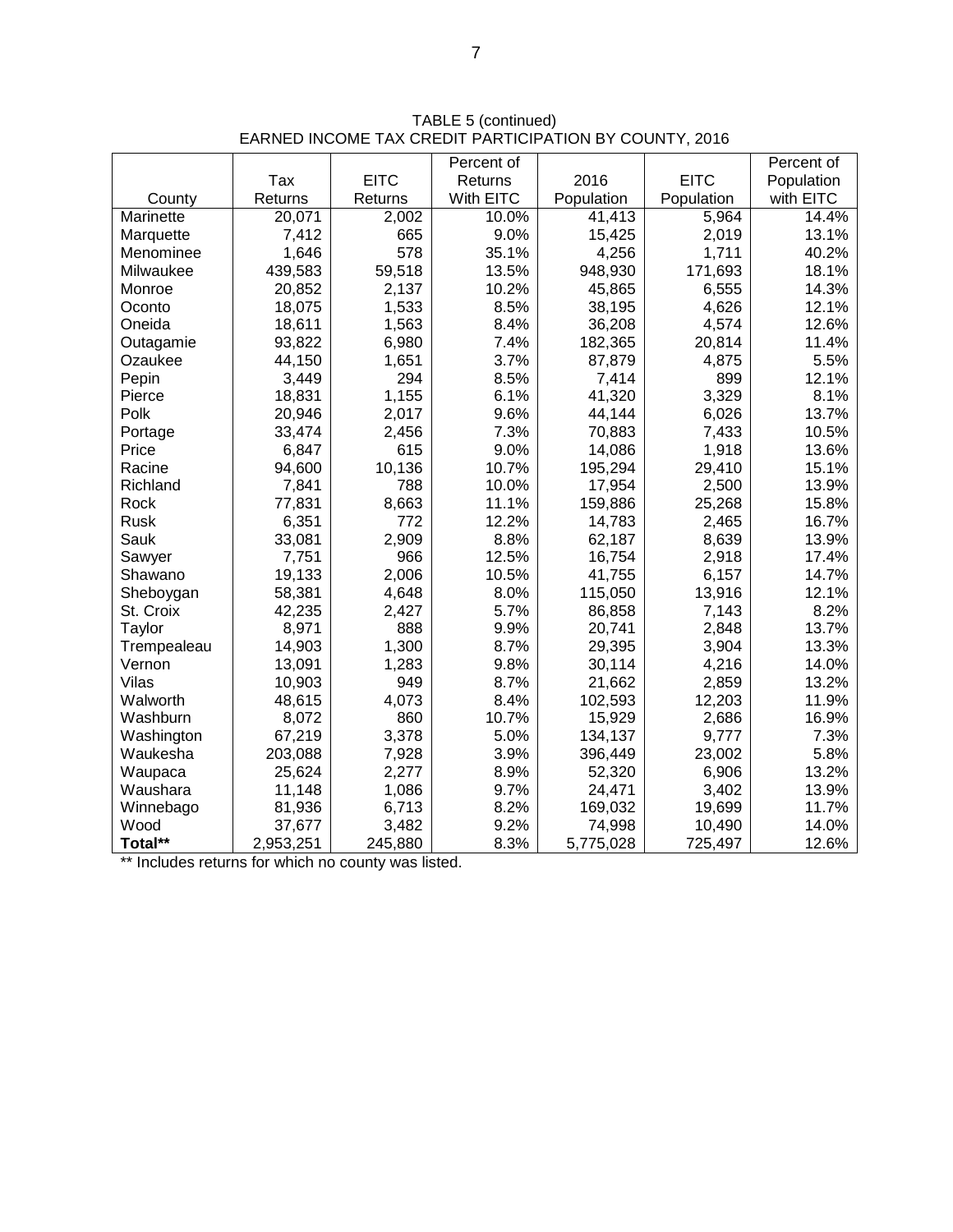MAP 1 PERCENT OF RETURNS WITH EARNED INCOME TAX CREDIT BY COUNTY, 2016